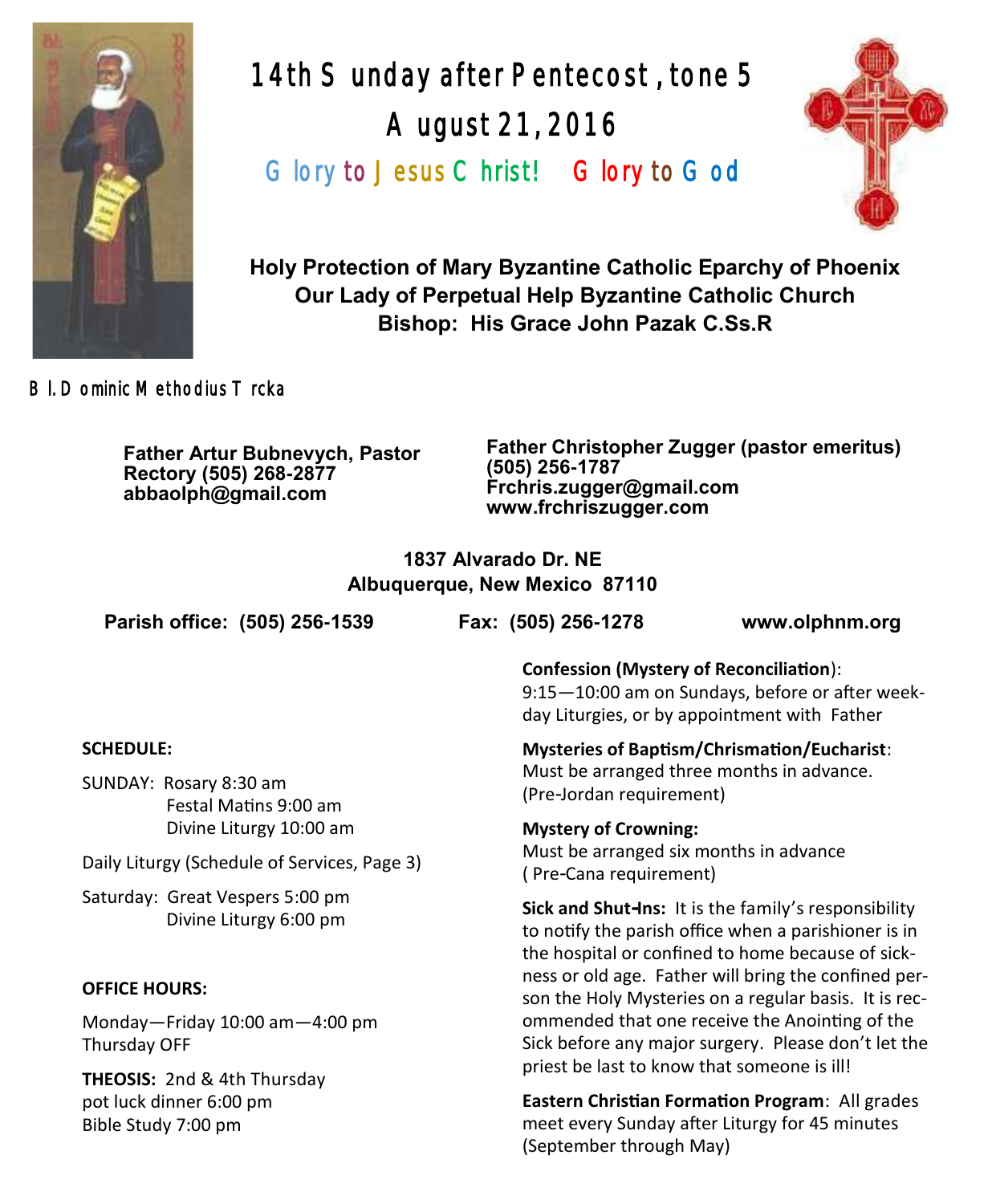**Welcome to our Church! If you are looking for a spiritual home, contact Father Artur or the office staff for more information. God bless you.**

| <b>Today</b>                        |                                                                                                        | Epistle: 2 Corinthians 1:21-2:4; Gospel: Matthew 22:1-14                                                                                                   |  |  |
|-------------------------------------|--------------------------------------------------------------------------------------------------------|------------------------------------------------------------------------------------------------------------------------------------------------------------|--|--|
|                                     | 8:30 am<br>$9:00 \text{ am}$<br>$10:00$ am                                                             | Rosary<br>Matins/Confessions<br>Divine Liturgy for Parishioners, Benefactors & Friends<br>Fr. Chris: Intention of Helga Dzek                               |  |  |
| <b>August 22</b><br><b>Monday</b>   | <b>Agathonicus &amp; Others Martyrs</b><br>Epistle: Galatians 2:11-16; Gospel: Mark 5:24-34            |                                                                                                                                                            |  |  |
|                                     |                                                                                                        | No daily Liturgy this week /church is closed for renovations                                                                                               |  |  |
| <b>August 23</b><br><b>Tuesday</b>  | <b>Lupus Martyr</b><br>Epistle: Galatians 2:21-3:7; Gospel: Mark 6:1-7                                 |                                                                                                                                                            |  |  |
|                                     | 10:00 am                                                                                               | Holy Rosary and Funeral Divine Liturgy for +Robert Hasaka                                                                                                  |  |  |
| <b>August 24</b><br>Wednesday       | <b>Eutyches Bishop-Martyr</b><br>Epistle: Galatians 3:15-22; Gospel: Mark 6:7-13                       |                                                                                                                                                            |  |  |
|                                     |                                                                                                        | No daily Liturgy this week /church is closed for renovations                                                                                               |  |  |
| August 25<br><b>Thursday</b>        | <b>Return of the Relics of Bartholomew Apostle</b><br>Epistle: Galatians 3:23-4:5 Gospel: Mark 6:30-45 |                                                                                                                                                            |  |  |
|                                     | $10:30$ am                                                                                             | OASIS Class in the church hall                                                                                                                             |  |  |
|                                     | 6:00 pm<br>7:00 pm                                                                                     | <b>Pot Luck Dinner</b><br>THEOSIS Bible Study; Matthew                                                                                                     |  |  |
| <b>August 26</b><br><b>Friday</b>   |                                                                                                        | <b>Adrian and Natalie Martyrs</b><br>Epistle: Galatians 4:8-21; Gospel: Mark 6:45-53                                                                       |  |  |
|                                     |                                                                                                        | No daily Liturgy this week /church is closed for renovations                                                                                               |  |  |
| <b>August 27</b><br><b>Saturday</b> | <b>Poemen Venerable</b><br>Epistle: 1 Corinthians 4:17-5:5; Gospel: Matthew 22:15-22                   |                                                                                                                                                            |  |  |
| <b>August 28</b><br><b>Sunday</b>   | <b>15th Sunday after Pentecost</b><br>Epistle: 2 Corinthians 4:6-15; Gospel: Matthew 22:35-46          |                                                                                                                                                            |  |  |
|                                     | 5:00 pm<br>6:00 pm                                                                                     | <b>Great Vespers</b><br>+Keenan Alan by Jilek Family                                                                                                       |  |  |
|                                     | 8:30 am<br>9:00 am<br>10:00 am                                                                         | Rosary<br><b>Festive Matins/Confessions</b><br>Divine Liturgy for Parishioners, Benefactors & Friends<br>Fr. Chris: Health of James and Marianne Fedorchak |  |  |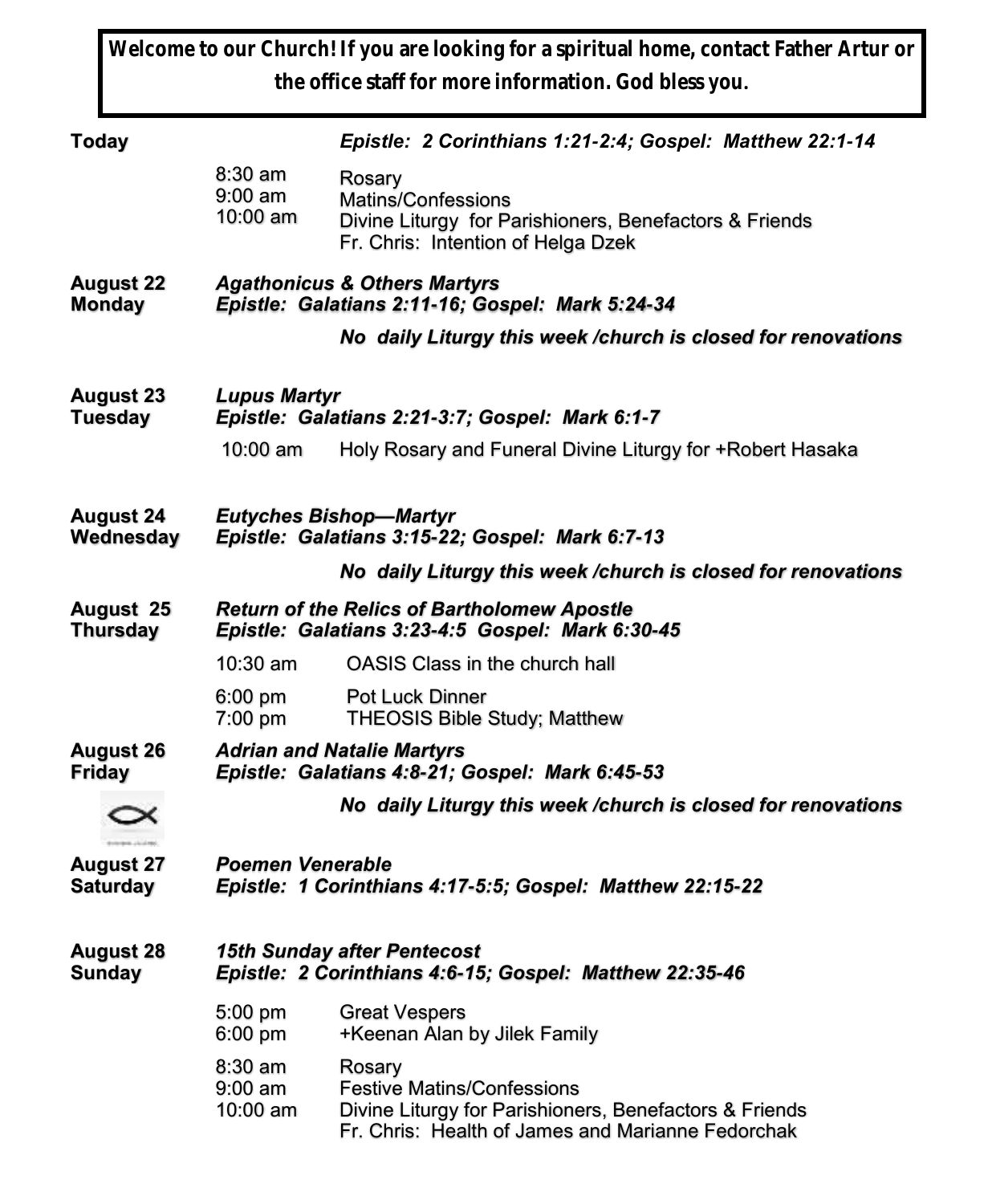Physician and Help of Those in sickness, Redeemer and Savior of the infirm; O Master and Lord of all, grant healing to your servants. Be clement, show mercy to those who have sinned much, and deliver them, O Christ, from their Iniquities, that they may glorify Your might divine

Sharif Rabadi Stephen Horner Katrina Anderson Abraham Haddad Jenny Ford Threima Leech Priscilla Hughes Steve Jakymiw Lillian Murphy Marilyn Fore Demetrius Yackanich Sven & Barbara Svensson Jean Pesce Keith Romero

Fr. Julian Gnall Henry Zugger John & Margie Disque Phillip Fall Laura Dominquez Olga Bodnar Frances Brannan John Deflice Mary Ann Kosty Jordan Smith Maggie Batsel Henry Burnette

William Frank Joseph Koetter Mary Nell Preisler Mike Harahuc Robert Zadel Jack & Lorraine Hubbell Quintin Santmaria & Family Heather Mattax Larry Bennett Paola Terlaza Ruth Sousa

Prayers in honor of and to the Blessed Virgin are a powerful weapon against sin, and for healing. If you recite the Rosary at home, please offer these intentions, and join us on Sunday at 8:30 am. Those who recite the Akathist to the Mother of God or the Rosary receive a partial indulgence when they do so in private, plenary indulgence when they do so as a group

# **Intentions of the Rosary**

1st Decade: Help for persecuted Catholics, especially in communist and Islamic states 2nd Decade: Spiritual and physical growth of our parish and the Byzantine Catholic Church 3rd Decade: Increase in vocations to priesthood, diaconate, and consecrated life to serve the Byzantine Catholic Church

4th Decade: Repose of the souls who have no one praying for them

5th Decade: Healing of the sick in body, mind and soul



Vocation Icon Today: Riley Next Sunday: Jilek

# **Holy Father's Intentions for August**

**Universal:** That volunteers may give themselves generously to the service of the needy. **Evangelization:** That setting aside our very selves we may learn to be neighbors to those who find themselves on the margins of human life and society.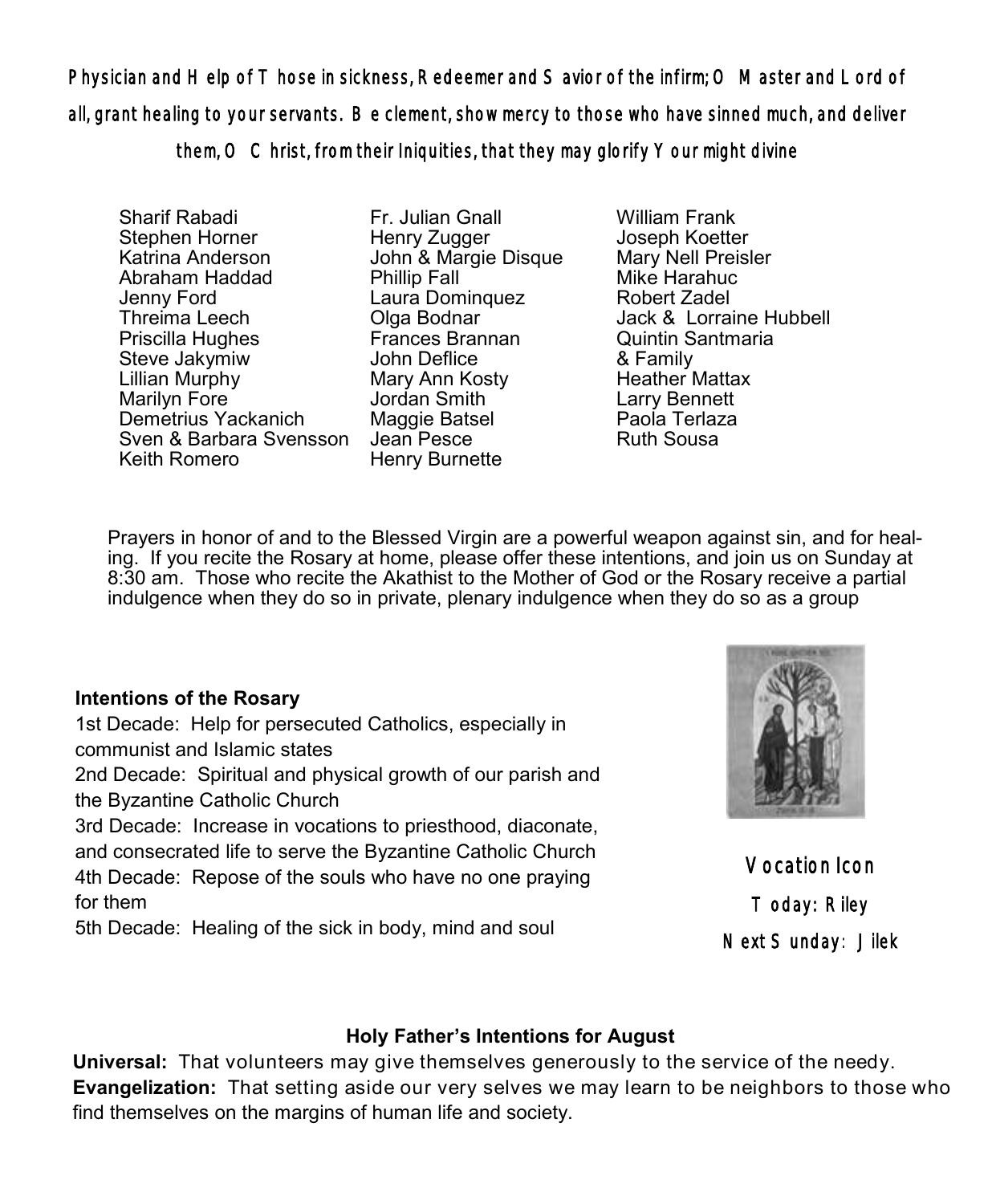August 14, 2016 - Attendance: 112

**ETERNAL MEMORY!!! Our Beloved Parishioner Robert Hasaka**, fell asleep in the Lord on Thursday, August 18 at 4pm. We offer his family our prayerful condolences and promise of prayers for Robert's eternal repose and their consolation. May God grant His servant Robert blessed repose and remember him forever! **Funeral arrangements:** 

**Tuesday August 23, 10:00am Holy Rosary followed by Funeral Divine Liturgy at Our Lady of Perpetual Help Church.** 

**Wednesday August 24, 11:15am Burial Service at Santa Fe National Cemetery.**

**ETERNAL MEMORY! Connie Cravens**, sister of our parishioner Harry DeLap, fell asleep in the Lord on Monday, August 15. We offer Harry and his family our prayerful condolences and promise of prayers for Connie's eternal repose and their consolation. May God grant His Handmaid Connie blessed repose and remember her forever!

### **! Attention Parish Family!!!**

The Department of Evangelization and Religious Education of our Eparchy is very excited to offer for the very first time, a series of adult education classes online. These FREE classes will be taught by the Clergy of our Eparchy using Fuze. It is a user friendly online platform that allows for video and audio sharing on Windows, Mac or ISO devices, or calling in through a toll-free phone.

This is a wonderful opportunity for us to be nourished and challenged in our walk with our Lord. Please, share this event with your friends and families. Those interested in learning, please, register at the website on the bottom of the flyer on the back of the bulletin. God Bless You!

| <b>DATE</b> | <b>READER</b> | <b>TROJCA</b> | <b>GREETER</b> | <b>COUNTER</b>      | <b>HOST</b> |
|-------------|---------------|---------------|----------------|---------------------|-------------|
| August 28   | Michael Wells | Sarah Brewer  | Luba Kmetvk    | Cindy Loescher Open |             |
|             |               |               |                | Barbara DeLap       |             |

# **Barbara's Hall Report**

Well, the Perpetual Helpers are certainly going to spoil us. In honor of the Dormition, they hosted the social. They made delicious pulled pork sandwiches, had lots of different kinds of salads, and lots of desserts, including a chocolate cherry cobbler, peach cobbler, and cherry cobbler. Oh and a big tray of cookies and a deep dish peach pie! If you went away hungry, it's because you were on a diet! And they did all the dishes and clean up. And you know I like that!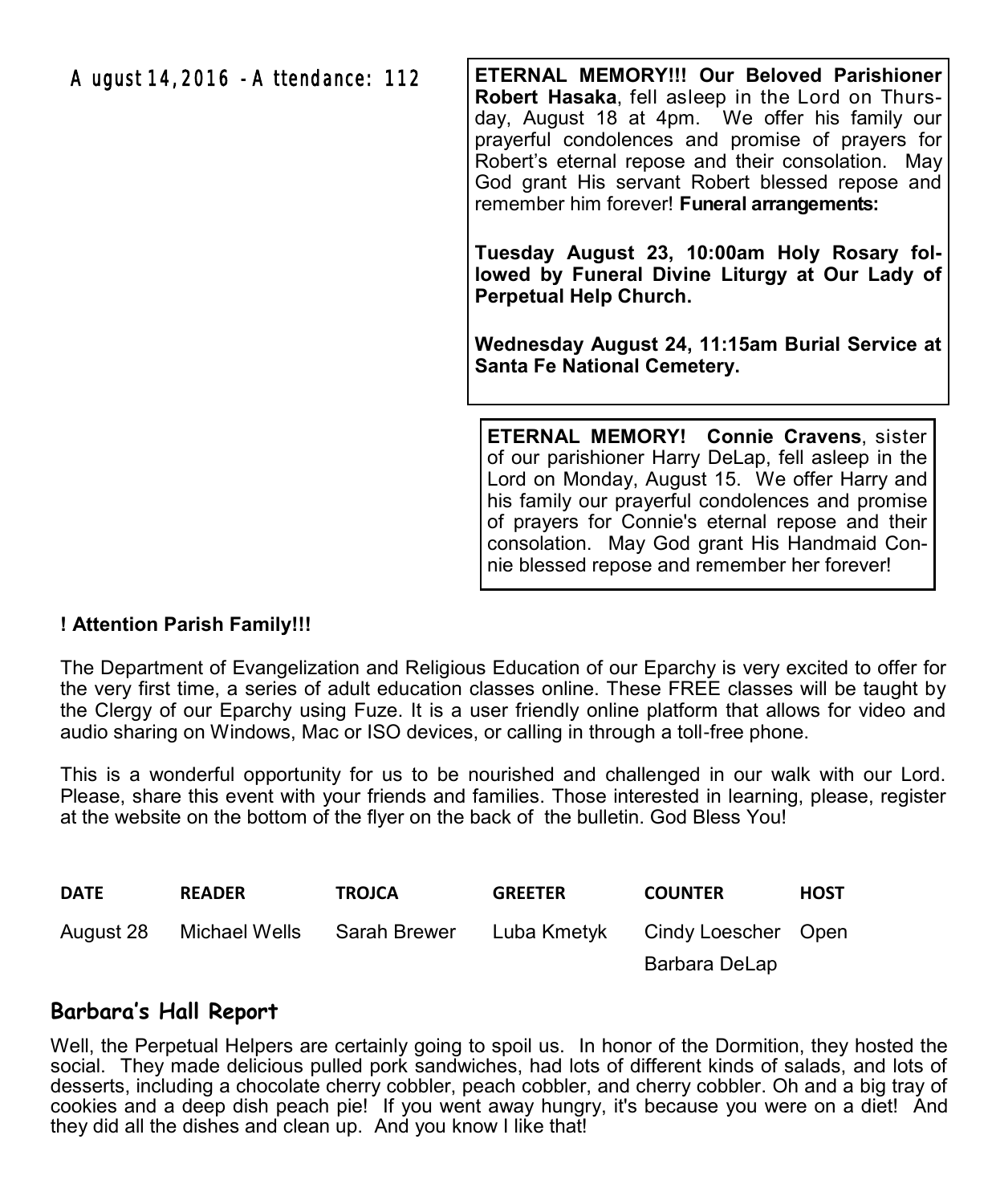# **Coming Events—Mark Your Calendars Now**

| August 19-21    | 17th annual pilgrimage to Our Lady of Perpetual Help, Olympia, Washington<br>www.stgeorgeolympia.com. Pamphlets located on the greeting table. |
|-----------------|------------------------------------------------------------------------------------------------------------------------------------------------|
| September 3 & 4 | Pilgrimage to Our Lady of Perpetual Help, Uniontown, Pennsylvania                                                                              |

**The Sisters of St. Basil the Great** warmly invite you to the 82nd Annual Pilgrimage in honor of Our Lady of Perpetual Help September 3 & 4, 2016.

This year's theme, "Theotokos: An Inexhaustible Fountain of Mercy", reflects Pope Francis' call to everyone to observe an extraordinary Holy Year of Mercy.

In our Eastern Christian prayer and spirituality, "have mercy" is an often repeated phrase. It is both a petition and a prayer of thanksgiving acknowledging all that the Lord has done, is doing, and will continue to do. Because we are totally dependent on Him for all good gifts, our response is "Lord, have mercy."

Who among us does not need to call upon the mercy of the Lord? And who is better suited to bring our needs to Jesus than His most holy Mother—the inexhaustible fountain of mercy?

Whether you come to the pilgrimage for a day or for the entire time, you can be sure that mercy and grace await you. For 82 years countless pilgrims have made the journey to the Shrine of Our Mother of Perpetual Help to be spiritually enriched and to find peace and mercy. How much more important is this journey today during a time of violence, restless turmoil, and spiritual decline? How uplifting to place your footsteps upon the footsteps of so many faithful souls who have gone before you!

**Pilgrims to Mt. St. Macrina:** For those Pilgrims of our Eparchy traveling to Uniontown for the Pilgrimage to Our Mother of Perpetual Help, please note: **A group photo** will be taken on Saturday, September 3rd at 12:30pm in front of the Shrine Altar, directly across from the House of Prayer. Bishop Dino and Bishop Pazak will be attending the Pilgrimage. Bishop Pazak will be the main celebrant for the Hierarchical Divine Liturgy held on **Sunday, September 4th at 4pm.**

### **Attention Ladies!**

Registration forms are available today for the Women's Spiritual Enrichment Weekend in September. You have only this month to sign up for the event. Please obtain a form

and complete it by the end of the month.

Scholarships are available if you are unable to pay the entire fee. See Pam, Cindy or Rafael for more information.

**Come join fellow married couples** at the next Marriage Enrichment hosted by Queen of Heaven, September 16-18th, 2016. come set aside time for sharing, laughing and growing in our marriages together. Meals and child care provided, for more information and registration call Kathi/Charles Lakins, 505-888-4276, kathilakins@gmail.com.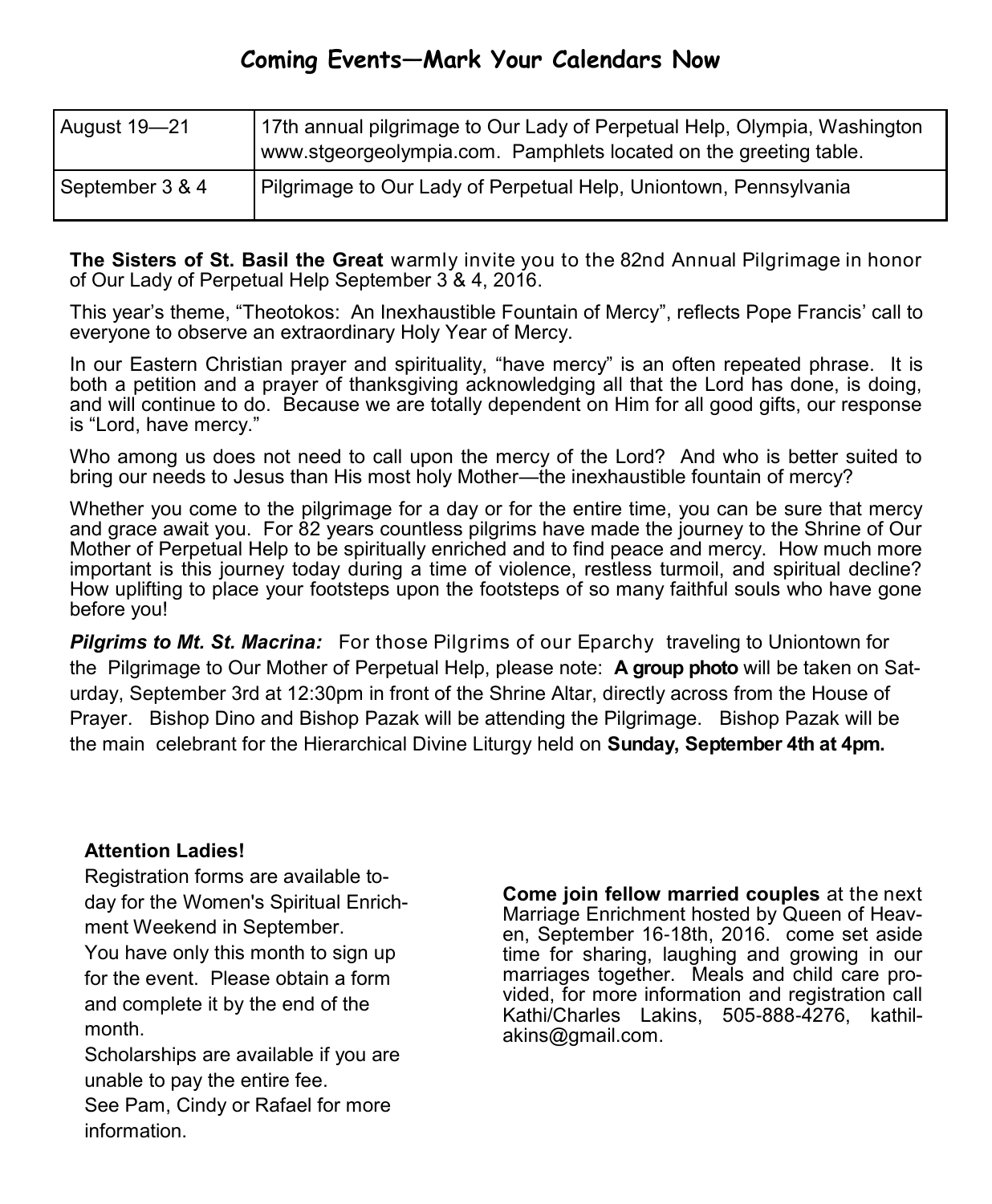# **CHURCH IMPROVEMENTS**

# **!!!ATTENTION VOLUNTEERS NEEDED for the week of August 22-26!!!**

Dear Parish Family,

August - September are the months of the improvements that were planned since the start of the year. Improvements of the circulation of air, lighting and painting of the nave walls are done already.

Next few stages would be more demanding in terms of logistics and amount of work done. In order to do that we would need volunteers, strong men to help to load and unload the new hard wood floor (2800 SF), take out old pews, remove old hard wood floor and part of the nave carpeting, move heavy furniture.

We need women volunteers to prepare the meals and with other light work.

The schedule of three coming stages is following:

**Monday August 22**: delivery of the new hard wood floor (loading at the Lumber Liquidators storage house, unloading at the church) 86 heavy boxes.

**Tuesday August 23 1:00 pm - Friday August 26**: removal of old pews, removal of the old hard wood floor, partial removal of the nave carpet, moving of the furniture and other.

Want to be a part of this project, please, see Fr Artur.

**Monday August 29 - Friday September 2**: installation of the new hard wood floor (Sam Boughter and his "A-Premier Flooring" installation team)

**Monday September 5 - Friday September 9:** delivery and installation of the new oak pews (installation team from "Imperial Woodworks Inc")

# **PLEASE, KEEP IN MIND THAT THE CHURCH NAVE WOULD BE WITHOUT PEWS FOR TWO SUNDAYS:**

**August 28 and September 4.** There would be chairs brought from the hall but that won't be enough for everyone.

**THANK YOU FOR YOUR PRAYERS, TIME, TALENT AND GENEROUS DONA-TIONS, HARD WORK IN FUNDRAISING PROJECTS AND LOVE FOR YOUR CHURCH without which this project would still be a dream!!!! God Bless YOU!!!**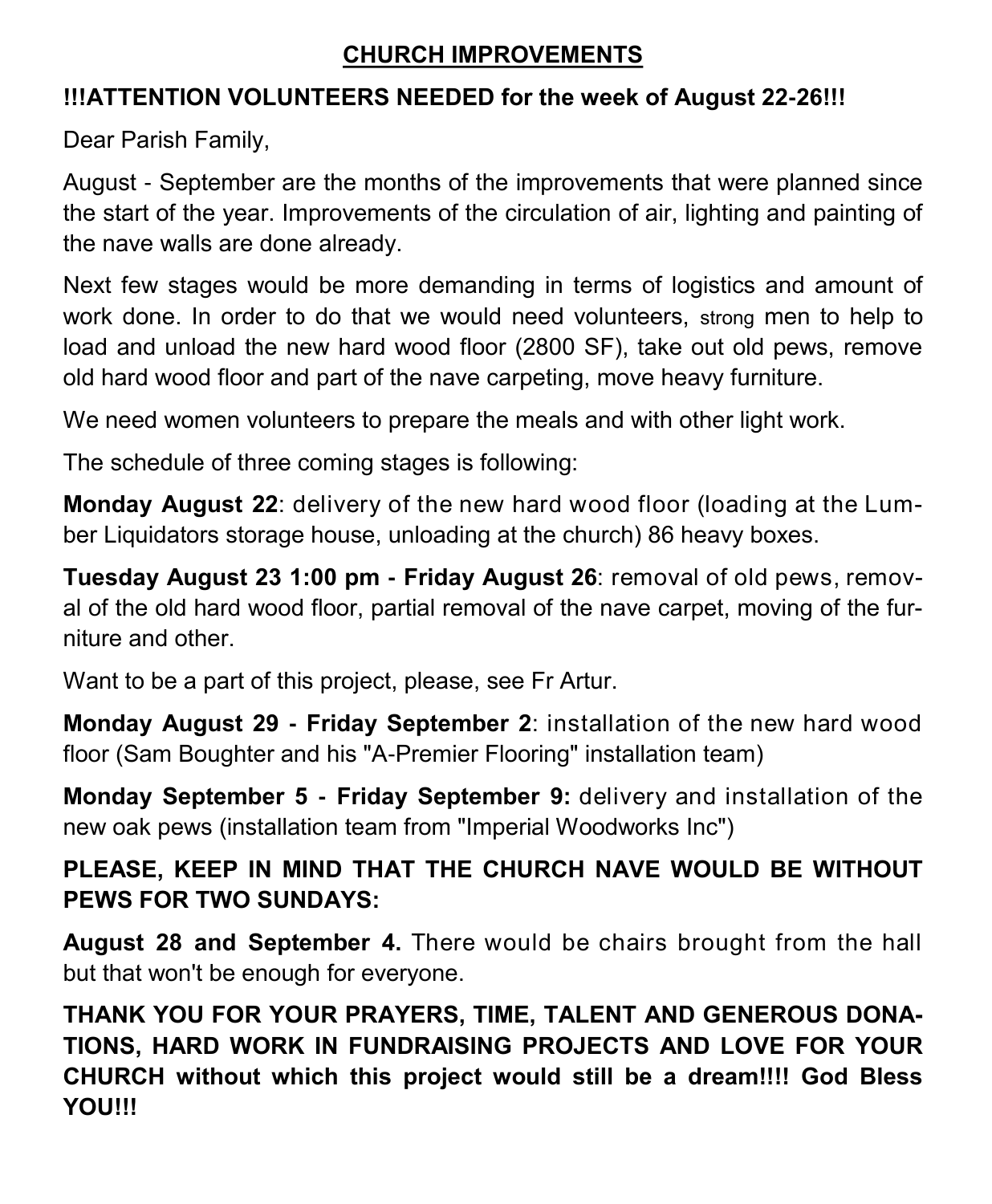# Saints of the Week

August 22 - **Bl. Simeon Lukac** was secretly ordained as a bishop in Soviet-occupied west Ukraine in 1945. He suffered through sixteen interrogations in the gulag for ten years, but never betrayed anyone. He was imprisoned again for seven years because he continued his pastoral work. He was released due to illness in 1964 but continued to offer the Liturgy and sacraments, dying peacefully on this date.

August 24 - **Bl. Dominic Methodius Trcka** founded the Byzantine Catholic branch of the Redemptorist Fathers, the Order to which our Bishop John belongs. He was a popular preacher and missionary, and devoted to the Byzantine Catholic Church, to which he transferred from the Roman rite in 1919. He was arrested by the Communist government of Czechoslovakia on false charges of espionage when he refused to join the state-sponsored Orthodox Church.

In 1958 he was caught humming a carol and condemned to the "correction cell" where he contracted pneumonia. He died on 23 March 1959, after forgiving his persecutors. **You can watch a video of Bl. Methodius presented by our bishop on You Tube on RedemptoristTV.** 

August 26 **St. Marian Baouardy** - Canonized in 2015, this Palestinian nun belonged to the Melkite Greek Catholic Church. When she refused to convert to Islam at the age of 13, she was miraculously healed from the attempt to kill her.

In 1865 she received the stigmata, the wounds of Jesus; in 1875 she helped to found the cloistered Carmelite monastery in Bethlehem, where she died in 1878. She had many spiritual gifts: visions, spiritual ecstasy, levitations while praying, but above all she was noted for her love. She wrote: *"If you love your neighbor, it is by this that you will know if you love Jesus. Each time you look at your neighbor without seeing Jesus, you fall very low." You can read more about her at*  [www.mysticsofthechurch.com](http://www.mysticsofthechurch.com/).

### **Special OASIS Class on Aug. 25: Recusants of the British Isles**

The recusants of England and Wales kept "The Old Religion" alive in an underground church that resisted from 1533 until Catholic Relief was granted in 1829. Mass and sacraments were secretly offered by priests branded as traitors, and martyrs suffered frightening deaths. But the faith endured and Catholics were legalized at long last. We will hear their words and Father Chris will present some of his family's own history on the Welsh Marches and a hidden chapel.

**You must register for this class** http://www.oasisnet.org/About-Us/How-to-Register OR by calling the OASIS office at 884-4529; cost is \$8.